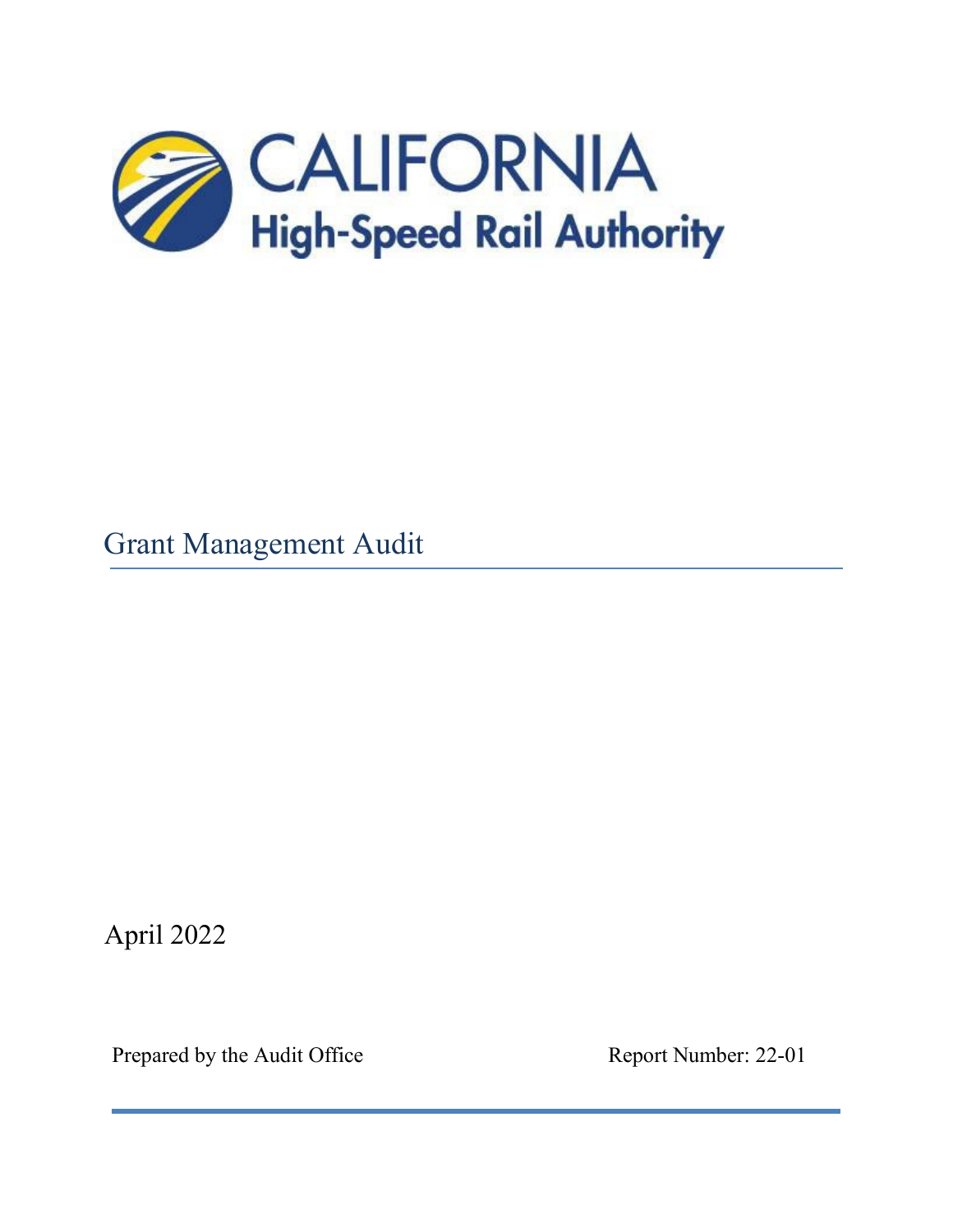# EXECUTIVE SUMMARY

The Audit Office of the California High-Speed Rail Authority (Authority) performed an audit to determine if the Grants Management Branch (Grants) processes and procedures for grant management are adequate to ensure compliance with grant requirements.

The scope of the engagement was limited to reviewing current grant management-related processes for active/open grants as of January 2021. Our audit included examining policies, procedures, and any other relevant criteria, interviewing personnel, and conducting tests necessary to complete the objectives.

We found that necessary internal controls related to managing grants are in place and operating. However, the controls in place need refining. Additionally, we found there are written processes and procedures over the Grant Management process, and Grants generally complies with their procedures however, we recommend improvements to document processes.

We recommend that Grants develop detailed procedures for Grant Management processes and refine controls per detailed recommendations presented in this report.

Paula Rivera

April 18, 2022

Paula Rivera, Audit Chief **Date** Date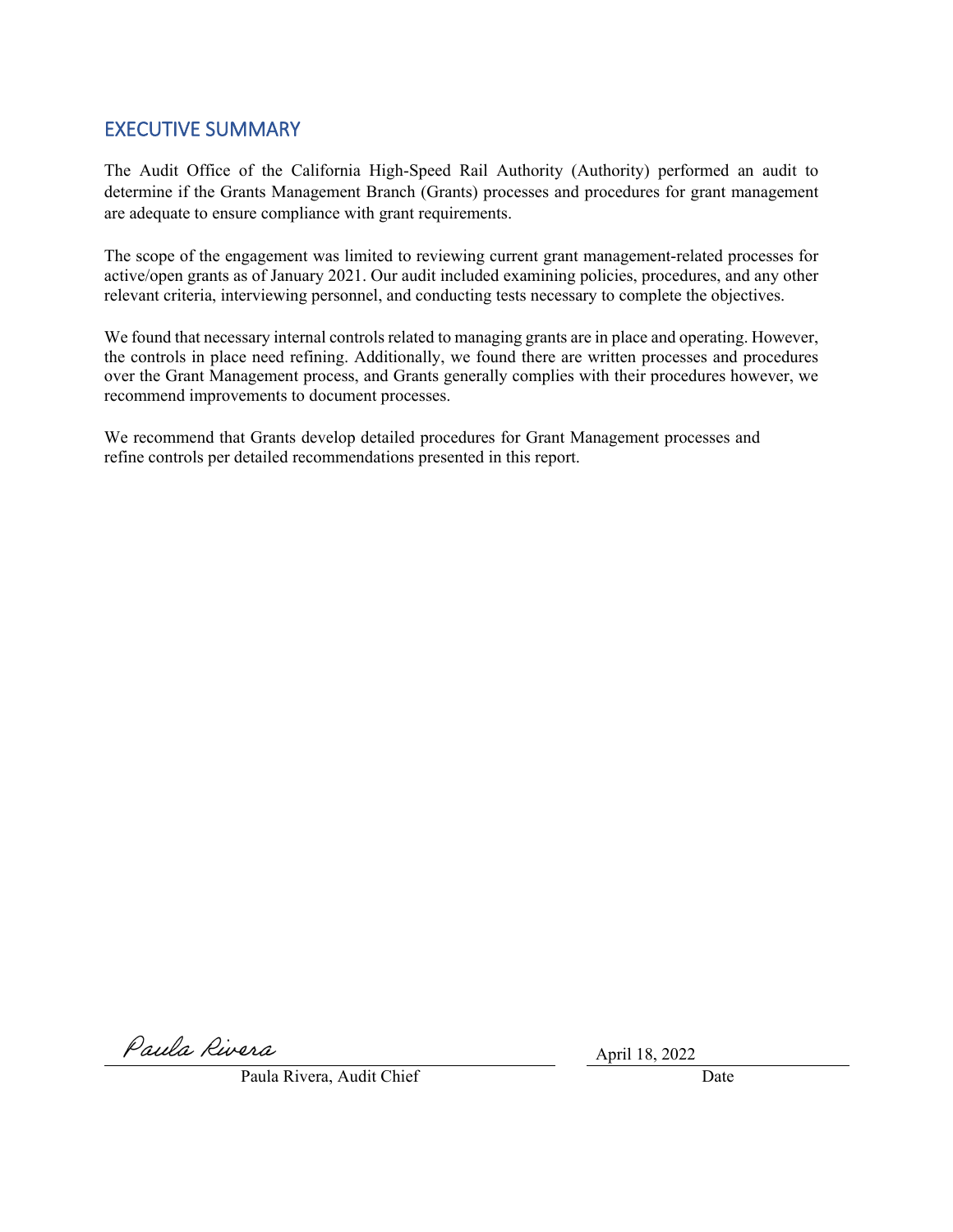# Audit Report

# BACKGROUND

The California Legislature created the California High-Speed Rail Authority (Authority) as part of the California High-Speed Development Act of 1994. The Authority is responsible for planning, designing, building and operation of the first high-speed rail system in the nation. California high-speed rail will connect the mega-regions of the state, contribute to economic development and a cleaner environment, create jobs and preserve agricultural and protected lands.

The Authority is responsible for overall management, oversight, and monitoring of state and federal awards received. This function requires accountability and transparency and must provide a means of tracking and monitoring program goals, accomplishments, and compliance with grant requirements.

In 2010, the Authority was awarded approximately \$3.5 billion of federal funds– administered by the Federal Railroad Administration (FRA) through two cooperative agreements American Recovery and Reinvestment Act (ARRA) and Fiscal Year 2010 (FY10) – to fund environmental clearance and planning for the first phase of the California High-Speed Rail Program and final design and construction of an initial segment in the Central Valley, known as the First Construction Section. To accomplish this, the Authority secured significant funds from both state and federal sources.

The Authority is contractually bound to meet various regulatory and performance criteria as specified with these grant agreements. The Authority is required to receive, track, administer, and close out grant funding in a fiscally responsible manner. In addition, the Authority is responsible for providing the non-Federal contribution of funding described in each agreement, also known as the State match, and any additional funds needed to complete the agreed-upon tasks in the grants' Statement of Work. The Authority also agreed to the planning and reporting provisions that require the Authority to provide deliverables and reports to FRA by specific deadlines. The Authority is a large and diverse organization with multiple branches and offices that participate in the development of deliverables and reports.

The FRA provides oversight for the Authority grants through programmatic, technical and administrative oversight and guidance of grant related activities.

To ensure compliance with applicable grant-related rules and regulations, the Grants Management Branch (Grants) is responsible for providing guidance and working closely with internal staff and leadership relative to federally funded activities and expenditures. Grants as a branch was established in 2016. Within the Office of Legislation, Grants is composed of one Authority staff – Grant Manager, and two consultant staff – Grants Coordinator and Deputy Director of Special Projects (part time). Their overarching purpose is to be the liaison between the FRA and the rest of the Authority on matters such as deliverables and grant budget tracking.

Furthermore, Grants is responsible for developing and implementing policies and procedures related to pursuit of new sources of Federal grant funding, support for grant applications, use of local and in-kind match for existing and new sources of federal funding and leveraging of state funding to support stakeholder agreements. Grants administers the Authority's grant program which includes managing, monitoring, and reporting on the Authority's federal grants; providing policy analysis and recommendations related to the oversight of grant and matching funds; preparing and submitting progress reports, budget revision amendments; and initiating grant close-out.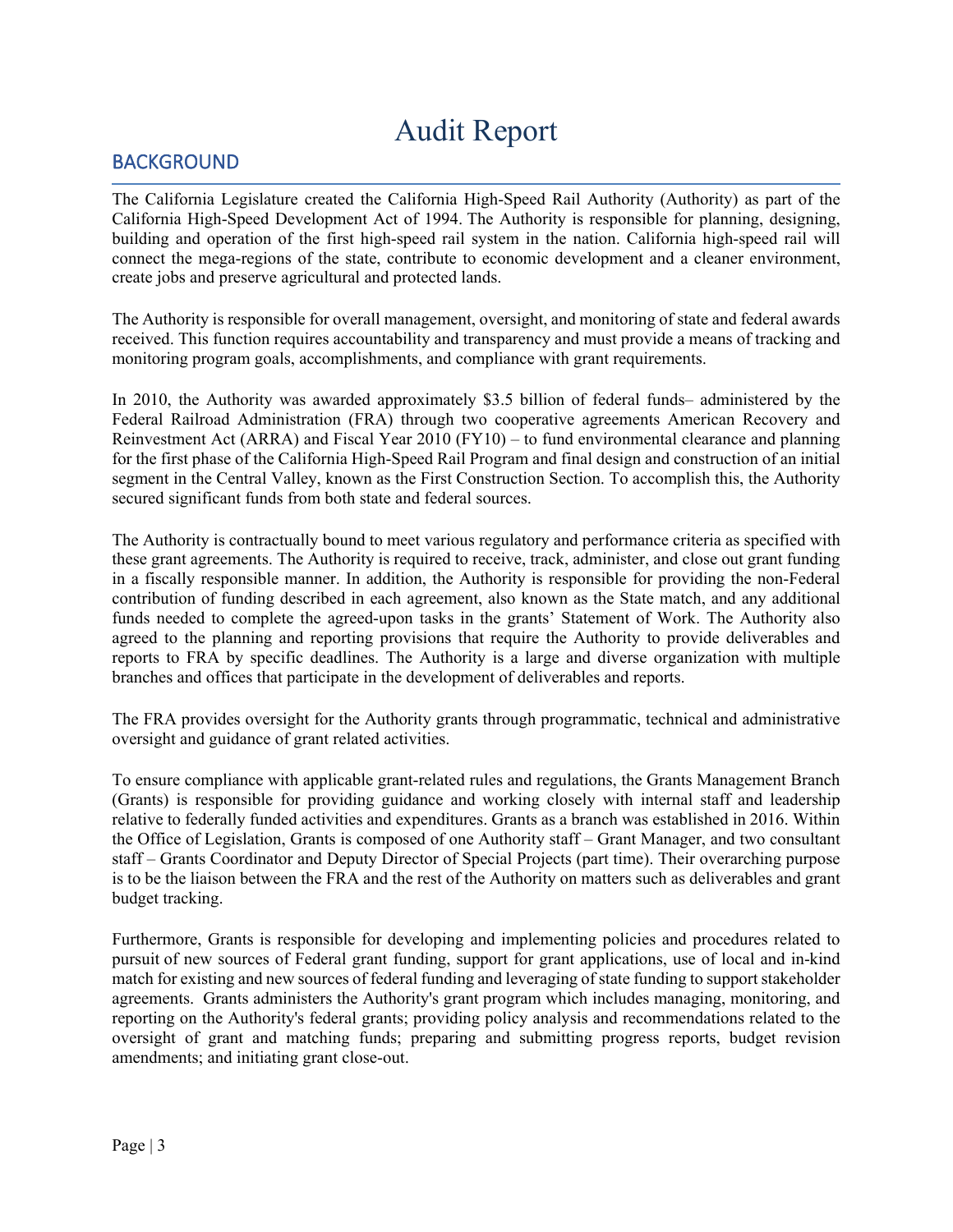Additionally, Grants serves as the primary point of contact between the Authority's executive management team and the FRA for negotiations on issues of federal grant policy, strategic amendments to existing funding agreements and new sources of funding to maximize the use and flexibility of existing and new funding sources in the best interest of the Authority.

Grants has developed written processes and procedures. The Grants Management Manual (November 2020) focuses on Grants' areas of responsibility for the Authority. The manual includes procedures on the grant application process, financial and performance oversight, Federal/State communication, record retention, purchasing/procurement, and grant closeout. The Grants Management Manual summarizes Grants responsibilities:

- Financial and performance reporting
- Perform internal oversight
- Maintain and provide access to grant records
- Compliance with applicable rules and regulations, and grant terms and conditions
- Monitor progress on grant scope and work objectives
- Various activities in preparing/submitting/tracking performance deliverables
- Coordinate annual federal monitoring reviews
- Registration compliance for various federal electronic sites

Additionally, Grants compiled four separate procedures:

- Procedure A File Transfer (December 2020) that ensures a consistent and secure delivery process of large files to federal agencies
- Procedure B **-** Correspondence Log (June 2021) applies to staff within Grants, including State employees and integrated consultant staff
- Procedure C Deliverable Preparation and SharePoint Procedures (July 2021) ensures consistent requirements, roles, responsibilities, and steps for coordinating, transmitting and retaining copies of grant-related deliverables
- Procedure D Quarterly Report Preparation (October 2021) ensures consistency with requirements, roles, responsibilities and identifies steps for coordinating, transmitting and retaining copies of Federally required quarterly and annual reports

We have identified two different external reviews and audits, discussed below. Grants' follow up on these areas was included in the scope of our audit.

Prior to 2019, FRA issued Monitoring Reports based on site monitoring reviews that were conducted by FRA representatives. In the 20[1](#page-3-0)7 Monitoring Report, FRA identified  $7$  Areas of Interest<sup>1</sup> that concerned Staff Capability/Capacity, Internal Processes, Scope, Schedule, Budget, Environmental Mitigation, and Service Development Planning.

In January [2](#page-3-1)020 the Office of Inspector General (U.S. Department of Transportation) released their audit<sup>2</sup> of the FRA. The audit indicated that FRA routinely found insufficient submissions of required planning documents by the Authority. Additionally, the audit specified the Authority missed deadlines to provide an

<span id="page-3-0"></span> $1$  Monitoring Report, 02.12.2018, Prepared by Juliana Barnes

<span id="page-3-1"></span><sup>2</sup> "Improved Federal Railroad Administration Decision Making and Financial Oversight Processes Could Have reduced Federal Risks from the California High-Speed Rail Project", Office of Inspector General, January 2020.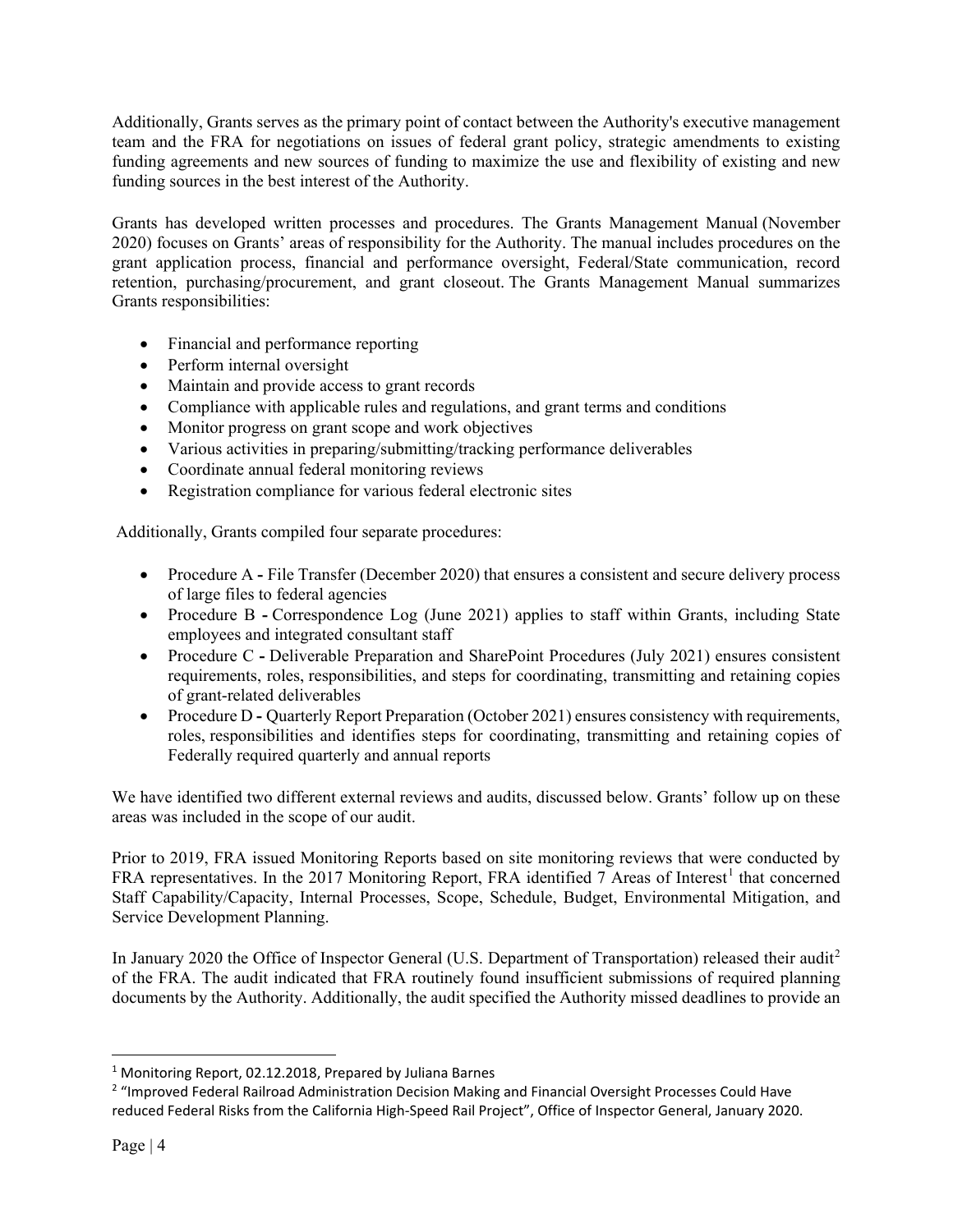acceptable interim use plan. Finally, FRA's review of project reimbursement requests relied on documentation that was not adequate to verify if expenditures met Federal requirements.

During the reporting phase of our audit, we learned that 2021 annual deliverables were approved and/or accepted by FRA.

# OBJECTIVES, SCOPE, and METHODOLOGY

The purpose of our audit was to determine if the Grants processes and procedures for grant management are adequate to ensure compliance with grant requirements. Our audit objectives were:

- 1. Determine there are written processes and procedures over the Grant Management process.
- 2. Verify compliance with established written processes and procedures.
- 3. Determine the necessary internal controls are in place and operating effectively.

The scope of the engagement was limited to reviewing current grant management-related processes for active/open grants as of January 2021.To accomplish our objectives, we reviewed applicable criteria, interviewed staff involved in the grant management process, and tested selected deliverables/reports files.

The deliverables required by FRA were categorized as Deliverables (deliverables listed on the Grant Agreement Attachment as Exhibit A), Annual Deliverables, and Quarterly Reports. Within our audit period (2018-2021) Grants submitted 17 Deliverables, 17 Annual Deliverables, and 112 Quarterly Reports<sup>[3](#page-4-0)</sup> to FRA. Our testing was a judgmental sample of 4 (23%) Deliverables, 8 (47%) Annual Deliverables, and 30 (27%) Quarterly Reports.

The audit was conducted in accordance with the International Standards for the Professional Practice of Internal Auditing.

The results of this audit were discussed with Grants team on February 9, 2022. The Grants Management Branch provided a response, which is included as Attachment A. This report is intended as information for management's use; however, this report is a public document, and its distribution is not limited. We appreciate the Authority's time and cooperation throughout the audit and look forward to assisting the Grants Management Branch as needed.

<span id="page-4-0"></span><sup>&</sup>lt;sup>3</sup> Per information provided by Grants (Deliverable at a Glance Document, FRA Deliverable Tracking Spreadsheet, SharePoint Deliverable/Report Library site)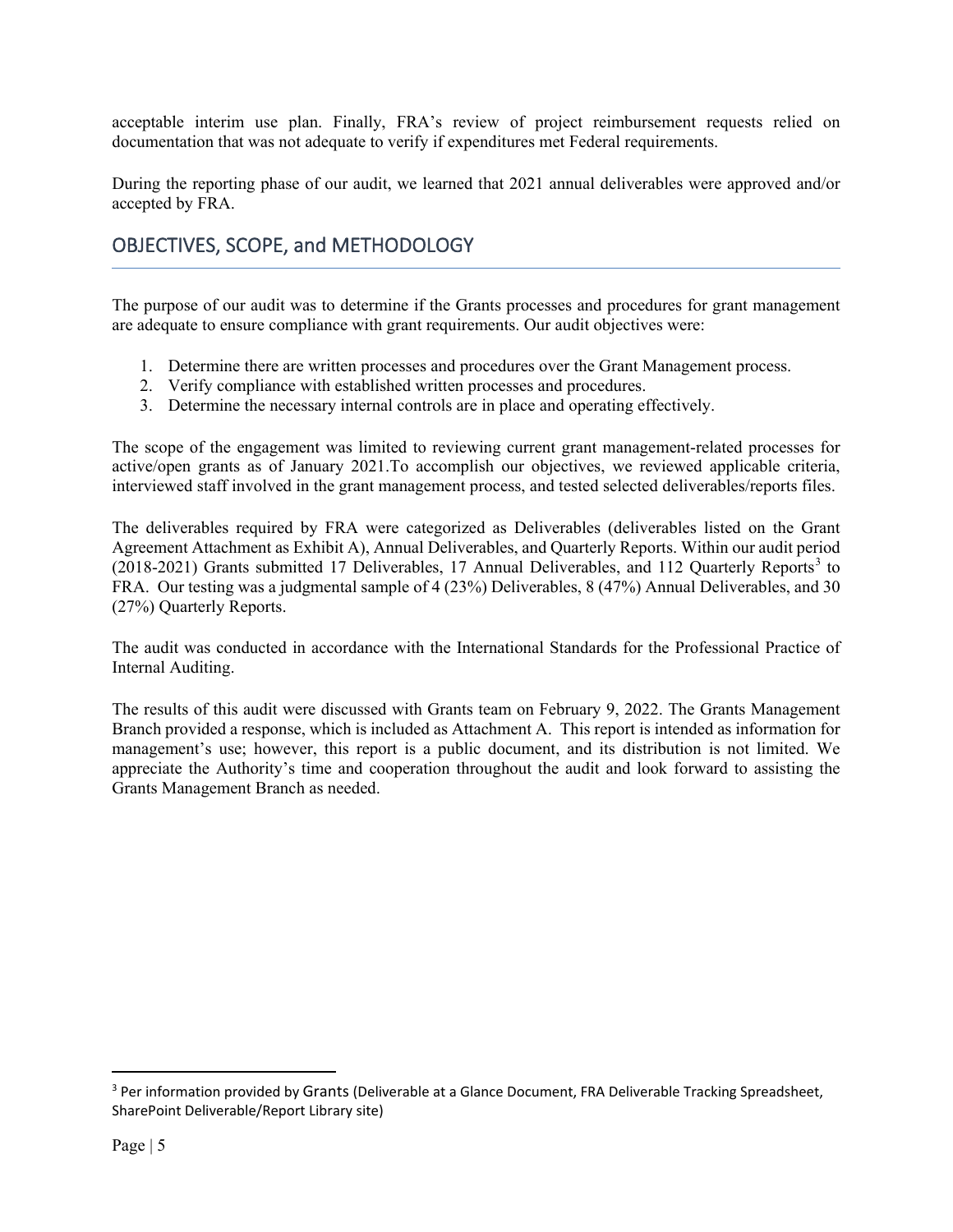# **CONCLUSION**

We have found that necessary internal controls related to managing grants are in place and operating. However, as identified in the Issues below, the controls in place need refining. Additionally, we have found there are written processes and procedures over the Grant Management process and Grants generally complies with their procedures. However, we recommend improvements to document processes.

The audit findings are detailed below.

# **Issue 1: Lack of Employee Transition Plan Can Lead to an Experience Gap in Grants**

The Authority employs one state employee (Grants Manager) in Grants. The Grants Manager is supported by two consultants, Grants Coordinator (full-time) and Deputy Director of Special Projects (part-time). The consultants are hired through the Rail Delivery Partner contract, which is scheduled to end at the next fiscal year. It will be replaced by a new contract for program delivery support. We have identified that Grants does not have a finalized staff transition plan that can reduce the risk of an experience gap within the Branch. Lack of experienced staff in Grants can delay the grant management process and negatively affect compliance with federal grant agreements. The issues presented below have a higher risk because current consultants might not be part of a new contract. Grants should be prepared for new staff by updating current policies and procedures, adequately documenting their current processes, and consistently maintaining records related to the grant management process.

## **Recommendation**

Grants should develop an employee transition plan that will reduce the risk of an experience gap when the contract for their consultants expires.

#### **Response**

The Legislative Office (LO) and the Grants Management Branch (Grants) acknowledges the need to complete the employee transition plan to accommodate Grants' expanding workload. The LO and Grants plans to complete an employee transition plan by August 30; in the interim, the consultant contract has been extended to November 30. This extension will allow the current consultants to assist with onboarding new program delivery support consultants.

#### **Analysis**

We agree with the corrective action identified.

#### **Issue 2: The Current Grants Processes Do Not Align with Written Policies and Procedures**

We have identified that the current Grants processes discussed below do not align with the written policies and procedures developed by Grants. Written policies and procedures are an essential part of the branch, they provide a roadmap for day-to-day operations for current and new Grants staff, they ensure compliance with laws and regulations, give guidance for decision-making, and streamline internal processes. All current Grants processes should align with the written policies and procedures.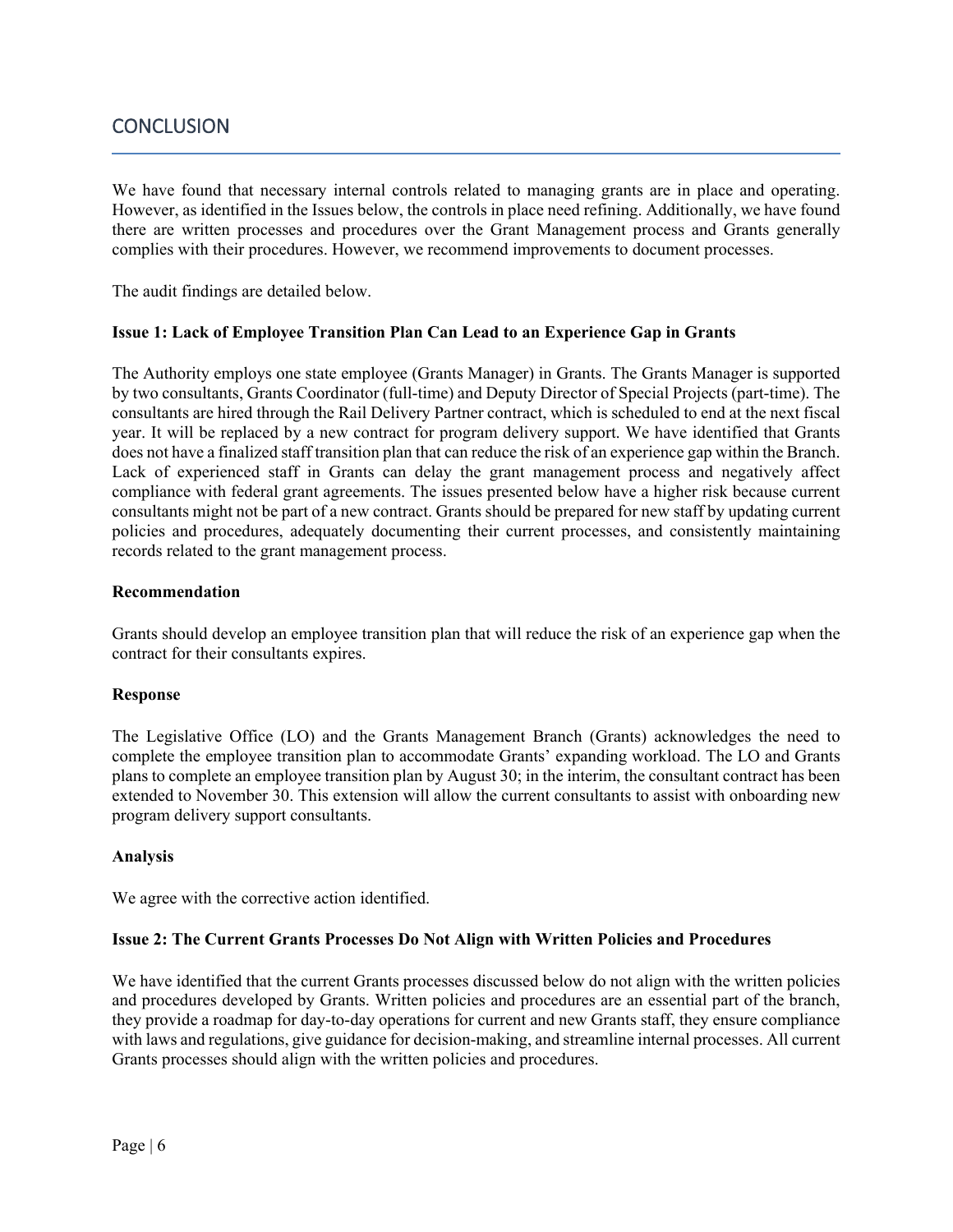# Issue 2.1: Tracking FRA Deliverables<sup> $4$ </sup>

According to Procedure C, Grants, as the Authority Branch responsible for the coordination of grant deliverables, uses a tracking sheet to ensure deliverables are completed within the performance period of the grants. The tracking sheet includes:

- A list of all deliverables
- A description of the deliverable
- Dates for when delivery has been completed
- Dates for anticipated completion

This sheet is then useful for tracking progress toward completion of the grant agreement scope of work.

We have identified 5 different sources to determine how deliverables are tracked by Grants. These sources are:

- ARRA Grant Agreement Exhibit A
- FRA Deliverable Tracking spreadsheet
- Deliverables at a Glance document
- SharePoint Deliverables and Report Library Site
- SharePoint Correspondence Log Site

Grants does have each of these components required by their Procedure C listed on one of their tracking logs, but none of these sources include all four components in one tracking log. Furthermore, there are inconsistencies across the deliverable due dates and submitted dates, and deliverables between the five sources mentioned above.

New Grants staff may have difficulty reconciling between several tracking sources mentioned above to fully understand the current status of deliverables. Failure to have consistent and updated information across all sources will cause confusion within Grants' new staff and between Grants and Subject Matter Experts (SMEs).

# **Recommendation**

Grants should combine the tools. A single tracking tool would be helpful because due dates for the deliverables can be flexible and updating one living document with changing information reduces the opportunity for error caused by revising multiple tools.

Alternatively, Grants should make sure the information on these tracking sources is updated and consistent before sharing them internally within the branch and/or the Authority. Grants should revise their current procedure to reflect that they have multiple tracking tools, so it aligns with their current process of tracking FRA deliverables.

<span id="page-6-0"></span><sup>4</sup> A Federal entity (FRA) uses deliverables as a means to measure the recipient's (The Authority) performance progress toward meeting the grant scope of work. Deliverables is a generic description for a variety of documents such as proof of meeting regulatory requirements, proof of milestone achievements, documents such as project of program plans.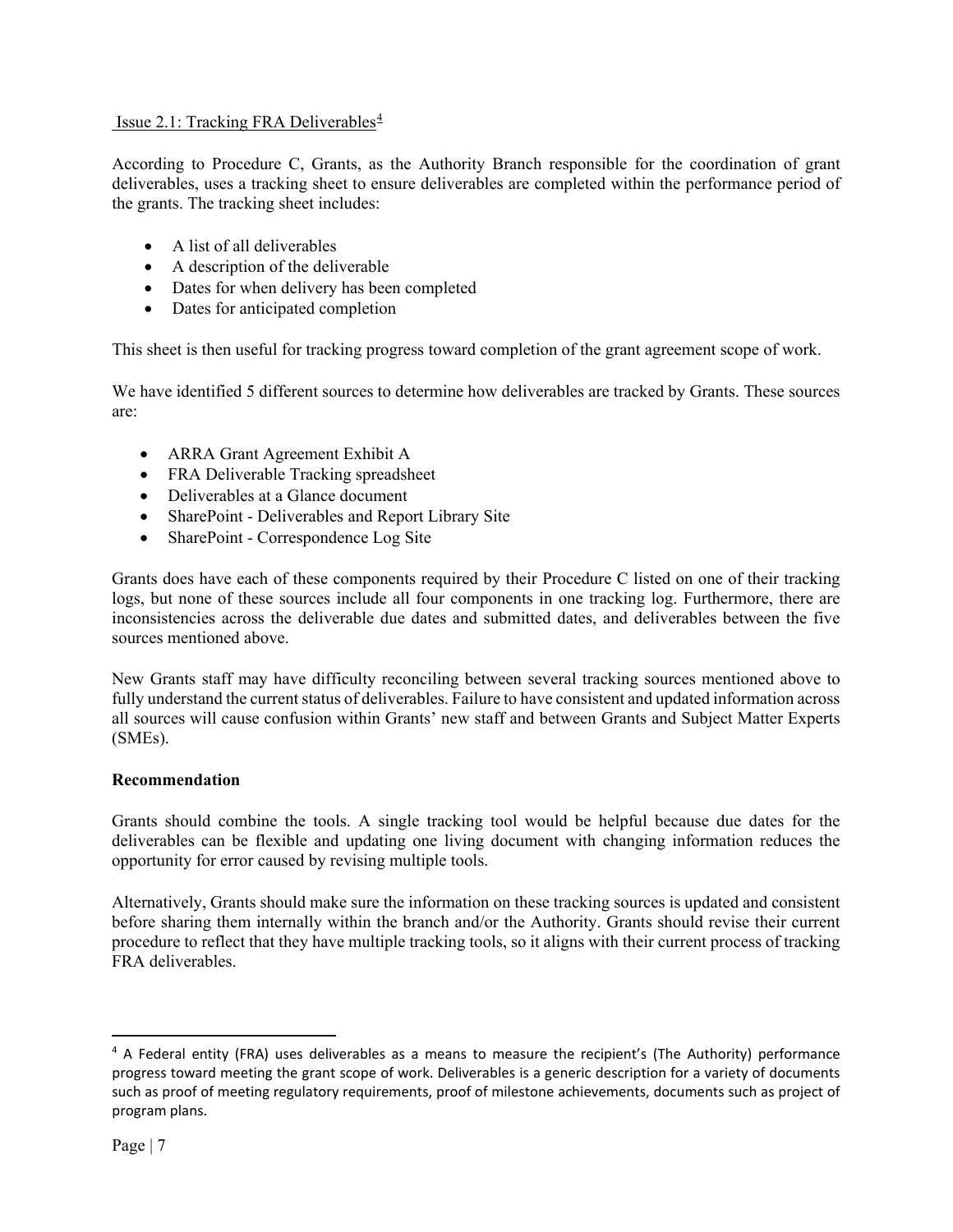# **Response**

Grants concurs that current procedures should be updated to reflect the current process Grants uses to track FRA deliverables. Grants plans to complete the refinement of their procedures, addressing this recommendation, by August 30

## **Analysis**

We agree with the corrective action identified.

## Issue 2.2: Review Policy and Procedures

According to the Grants Management Policy, POLI-1044 Grants reviews and provides feedback on federal Deliverables and Quarterly Reports. Moreover, Procedure D clarifies that the Grants Manager and the Grants Coordinator review the quarterly reports for consistency with prior reporting and known changes, as well as if the report meets the expectations of the FRA.

Based on the testing results, Grants was unable to provide supporting documentation that shows two out of five selected deliverables were reviewed by Grants before submission to FRA. Furthermore, Procedure C does not include a process of deliverable review, however the Grants Management Policy requires Grants to review deliverables. Grants staff has noted that not all deliverables/reports are required to be reviewed by their staff, which leaves them with only a high-level review process. We were not able to identify this process in Grants' written procedures or manual.

Undocumented processes and procedures can lead to confusion between employees and/or other stakeholders. Unless the process is documented and communicated, new Grants staff will not know which deliverables require review. This can lead to submitting unreviewed deliverables to the FRA and cause noncompliance with the grant agreement.

# **Recommendation:**

Grants should ensure that all deliverables/reports are reviewed before submitting them to FRA. In addition, Grants should define, adopt, and document the deliverable and report review process so that the Grants Management Policy is consistent with the actual review process and other procedure manuals utilized by Grants.

*Note: During the audit, Grants noted that they are working on updating their current procedures manuals. These updates will be reviewed within the regular audit follow-up process to determine they address recommendations issued in this report.*

#### **Response**

Although Grants currently performs various levels of review on all deliverables submitted, Grants was in the process of updating the procedure at the time of the audit and will continue to refine the procedure addressing the auditor's recommendation by August 30.

# **Analysis**

We agree with the corrective action identified.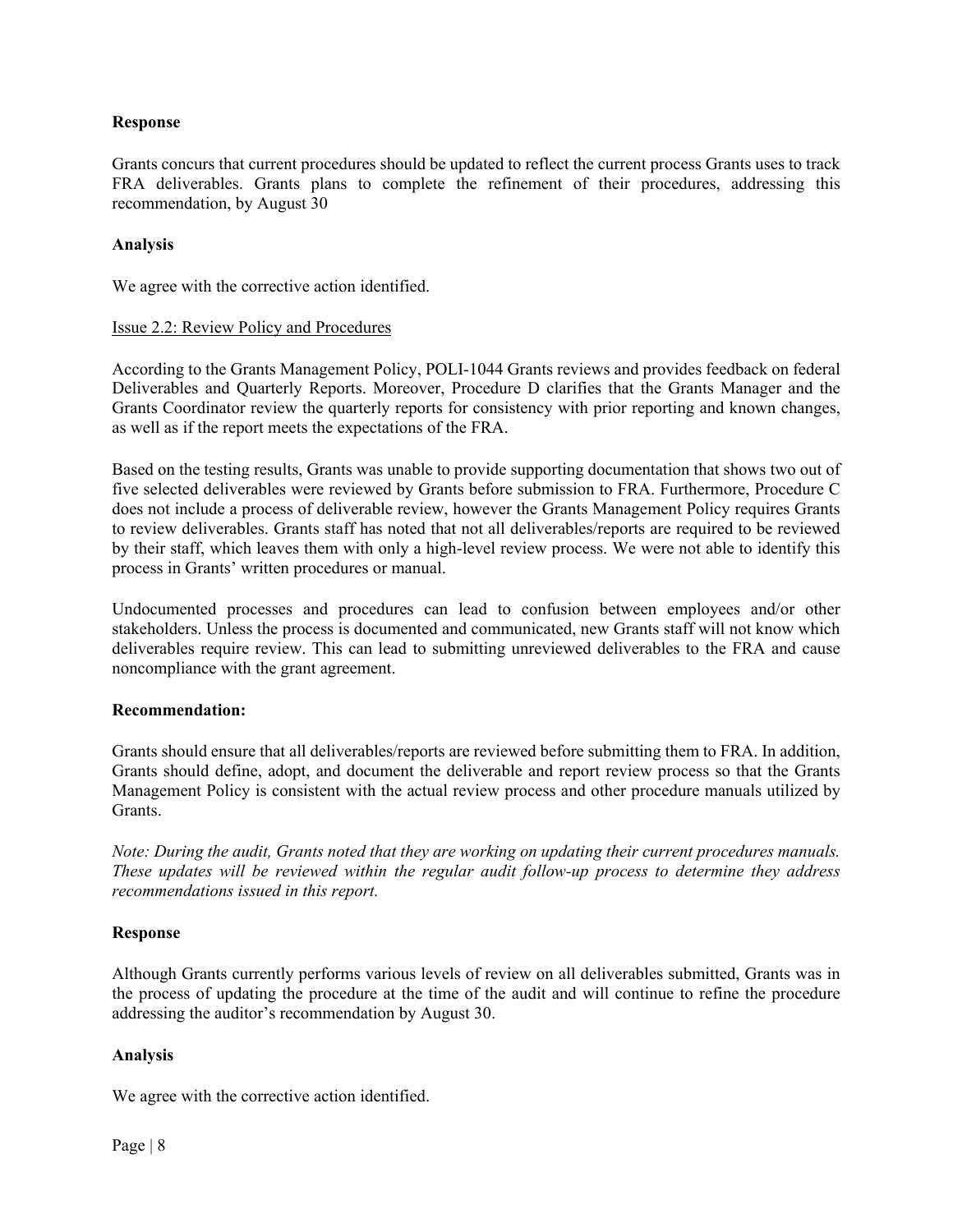## **Issue 3: Undocumented Processes**

We have identified that the current Grants processes presented below are not documented and communicated. We believe that because these processes can be core to operations, documenting them is essential. Documenting processes reduces risk in the event that key personnel leaves or is unavailable. In addition, business process improvement can only be done with accurate process documentation. Grants should document and communicate processes identified below.

# Issue 3.1[:Written Guidance for S](https://californiahigh-speedrailauthoritychsraca.projects.highbond.com/audits/157114/findings/537214)ubject Matter Experts

Grants works with the Authority's various programmatic and administrative branches to provide technical assistance and achieve agency-wide integration and consistency between myriad performance requirements within the grant scope of work's multiple disciplines.

We have identified Grants' processes related to the deliverable/report submission that have not been formally communicated to SMEs who are in charge of preparing, approving, and submitting the deliverables/reports required by the grant agreements. Examples of such processes are:

- SMEs submit deliverables/reports to Grants that are reviewed by the appropriate manager
- Grants requires SMEs to submit deliverables/reports a certain number of days before the due date for Grants' review
- Feedback/comments received from FRA will be communicated to the SMEs by Grants
- SMEs are required to respond to the FRA comments within specific timeframe (depending on deliverable)
- Requests for extensions of deliverable/report due dates must be communicated to Grants in writing

Considering the frequency of employee turnover at the Authority, this type of clear and written communication will be helpful for SMEs to efficiently respond to Grants' requirements. In addition, written and communicated guidance for SMEs on the deliverable/report submission process can minimize ad-hoc meetings with SMEs and it will ensure that the new Authority employees or employees with no prior knowledge of grants-related topics are informed about their responsibilities as well as Grants' expectations in regard to the grant management process.

# **Recommendation:**

Grants should develop and communicate a brief guidance/instruction manual for SMEs that will document processes related to the SME requirements in the deliverable/report submission process and define Grants' expectations for the deliverable/report preparation and submission process. This can be a living document that allows for review and/or updates when necessary.

# **Response**

Grants reaches out to program directors/SMEs to provide individualized dialogue/guidance specific to each deliverable. It is Grants' methodology to work with the program area staff individually to outline content, review previous comments, and due dates and/or extensions (if necessary) to achieve quality deliverables. This process is effective and productive considering the specificity of each deliverable and how the criteria for each varies.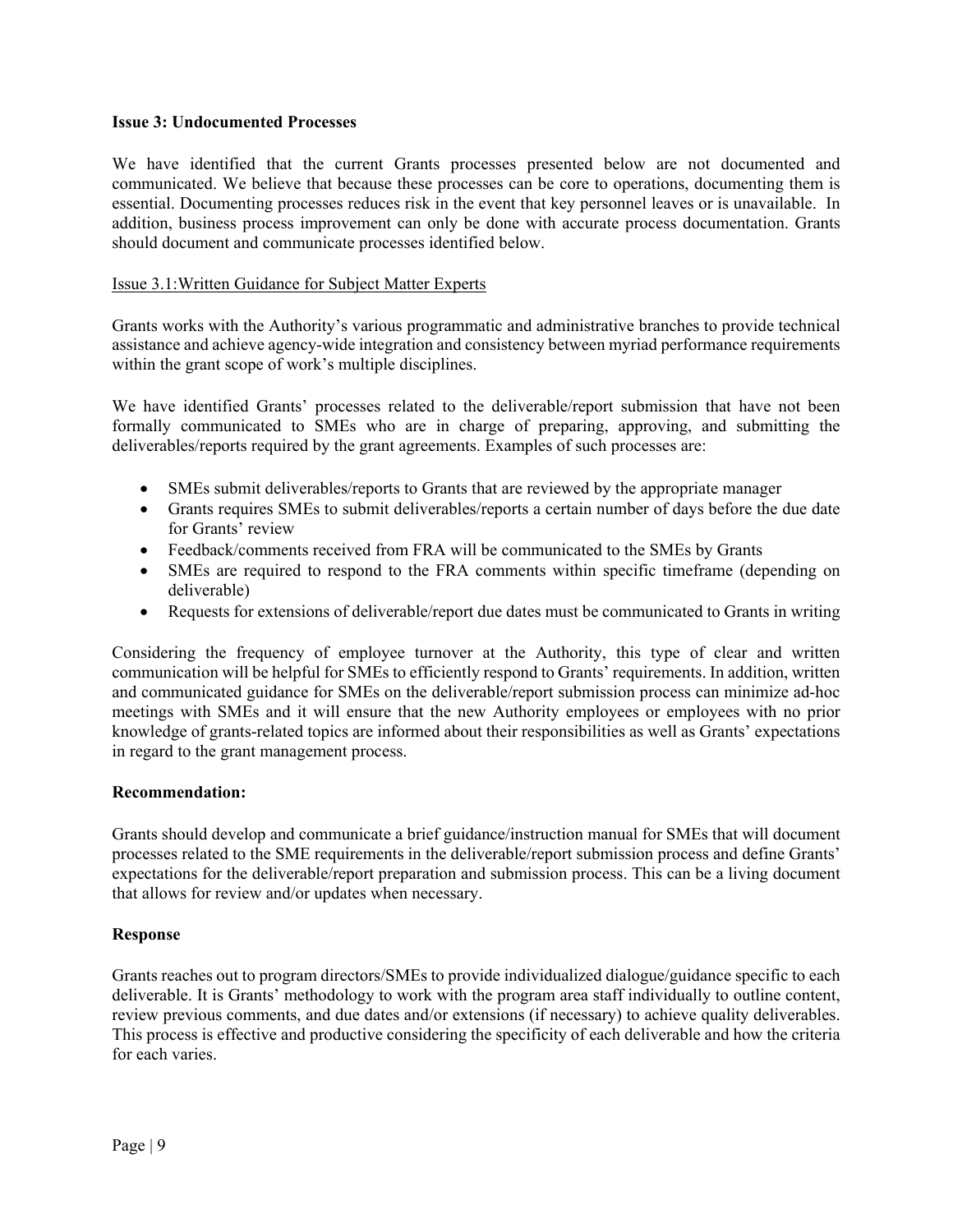To bolster this process, Grants will develop an introductory overview of the process to share with the program directors to share with their SMEs by August 30.

# **Analysis**

We agree with the corrective action identified.

# Issue 3.2: Deliverable/Report Due Dates Extension Requirements

According to Procedure C, while Grants cannot control the schedule of the deliverables, it is crucial for Grants to stay informed and aware of any changing completion dates so that Grants staff may notify federal partners of any delay and seek approval/concurrence, when necessary.

During the audit testing of the deliverable/report due date extension process, we learned that not all deliverables and reports require extension approvals from FRA. Deliverables that do not require an extension are updates to previously submitted deliverables. Even though there may have been an established update date, Grants does not consider this a due date. We were not able to identify anywhere in Grants' procedures manual and/or tracking tools indicating certain deliverables did not require approval of a time extension. If there is a staff turnover, there will be a lapse in communication while the Grants new staff gets up to speed. Documenting due date extension information can help Grantsstaff quickly see which upcoming deliverables and reports on their tracking source need an extension approval from FRA.

# **Recommendation:**

Grants should write a set of guidelines in their procedures that will assist new staff in figuring out if the due date request from the SMEs requires an extension.

# **Response**

For deliverables that may require extensions, Grants will include clarifying language in the procedures by July 30.

# **Analysis**

We agree with the corrective action identified.

# **Issue 4: Ancillary Records Maintained by Grants are not Consistent, Clear, and/or Centrally Accessible**

We reviewed the SharePoint sites and other file systems developed by Grants to centrally maintain records related to grant management. Records communicated to FRA are maintained and managed on the SharePoint sites. However, based on our review, records and documentation that support Grants' internal processes are not consistent, clear, and/or centrally accessible, such instances are discussed below.

Maintaining consistent, clear, and accessible records is crucial for several reasons. Without adequate record-keeping, monitoring the progress of Grants goals can be challenging. Also, good recordkeeping practices can help new Grants staff to comply with laws and regulations.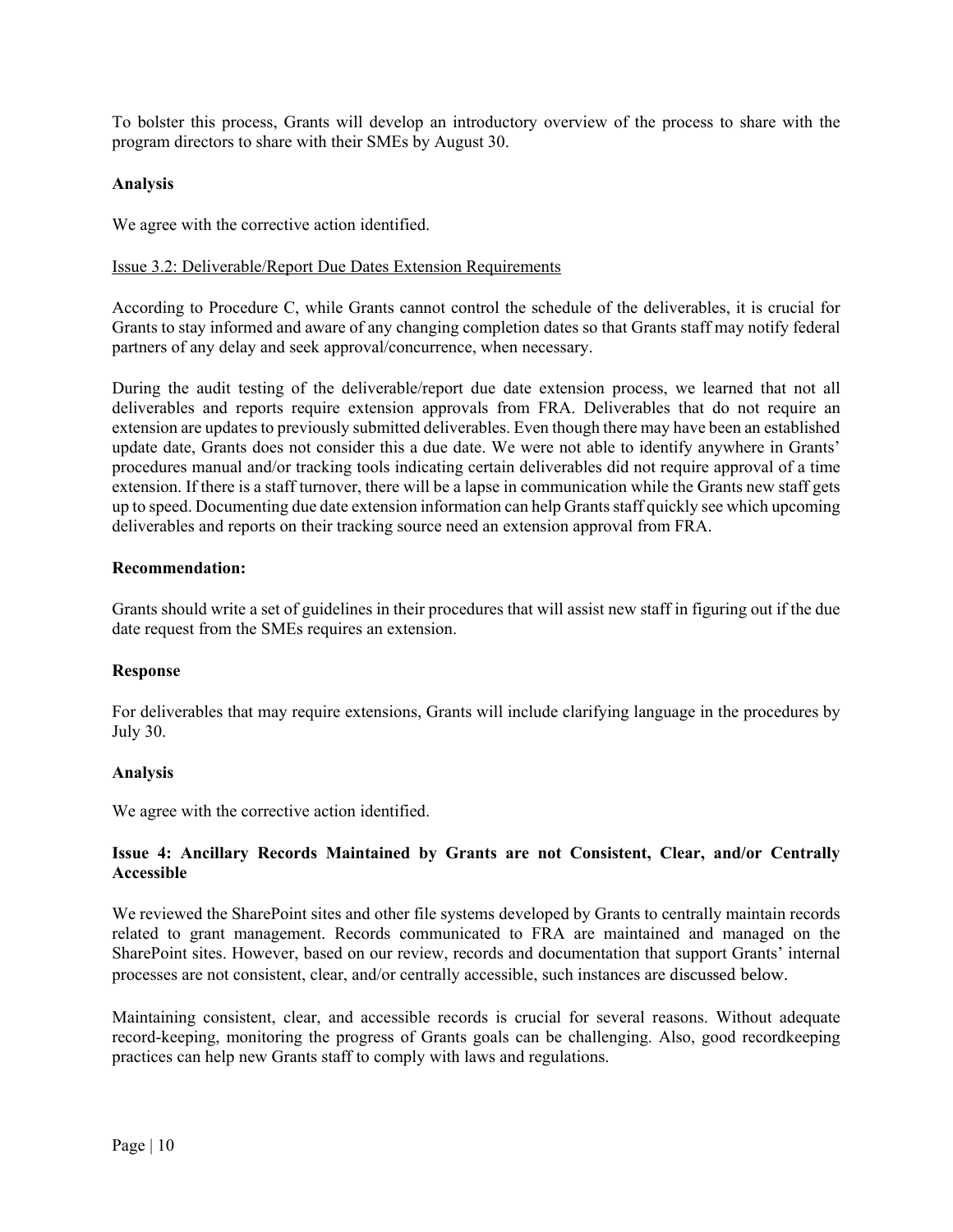# Issue 4.1: Record Management

The Correspondence Log Site on SharePoint retains copies of deliverables, reports, and correspondence sent to federal partners. However, our testing revealed that not all supporting and relevant documentation is kept in a centralized location available to all Grants staff and for future retrieval if any current staff separate from the Authority. Grants keeps these items, but they are in various Outlook email folders of individual Grants staff. Documents that support the following Grants processes were not maintained in the centralized and accessible location:

- Records for SMEs submittal of reviewed Deliverables/Reports to Grants.
- Records for communicating FRA comments/feedback to SMEs.
- Records of coordinating SME responses with FRA.
- Records of reviewing the deliverables/reports by Grants, etc.

Furthermore, according to Procedure C, Grants maintains a site within SharePoint that retains copies of reports and deliverables submitted to federal partners. This SharePoint Site is called the Deliverables and Reports Library (Library).

Based on our review we identified that the Library site did not include the following deliverables: Notice of Intent, Scoping Report, Agency Coordination Plan, and Relocation Plans for all project sections. Other deliverables such as Purpose of Need Statement, Record of Decision (ROD), Mitigation Monitoring and Enforcement Plan (MMEP), and Station Area Plans have some project sections uploaded but there are other project sections for which the records are not maintained on the Library site.

## **Recommendation:**

A centralized location should be established and used to store records and documentation that supports all internal processes utilized by Grants. Not every email sent while producing deliverables/reports needs to be retained and supporting documents do not have to be emails, they may be sign-off sheets, memos, meeting minutes, etc. Suggested for retention in a centralized location would be items showing Grants receipt, Grants review, Sign-off or instruction from other Authority staff or executives, FRA feedback sent to SMEs, SMEs addressing FRA feedback/comments, etc.

The Authority's Document Control System should be considered in Grants' discussion and development of a centralized records retention location.

#### **Response**

Coincidentally during the audit, Grants had already begun requesting quality control documents from program area SMEs that produce deliverables. Although it is the responsibility of the various programmatic areas to retain any supporting background on documents they produce, as well as documenting their approval process of a deliverable (record) according to their procedures, Grants acknowledges the value of a redundant backup and will include this process in the policy refinement by July 30.

#### **Analysis**

The recommendation above relates to the supporting documents of internal processes utilized by Grants. Hence, Grants is responsible for maintaining records of the processes described in this issue. We agree with the corrective action identified.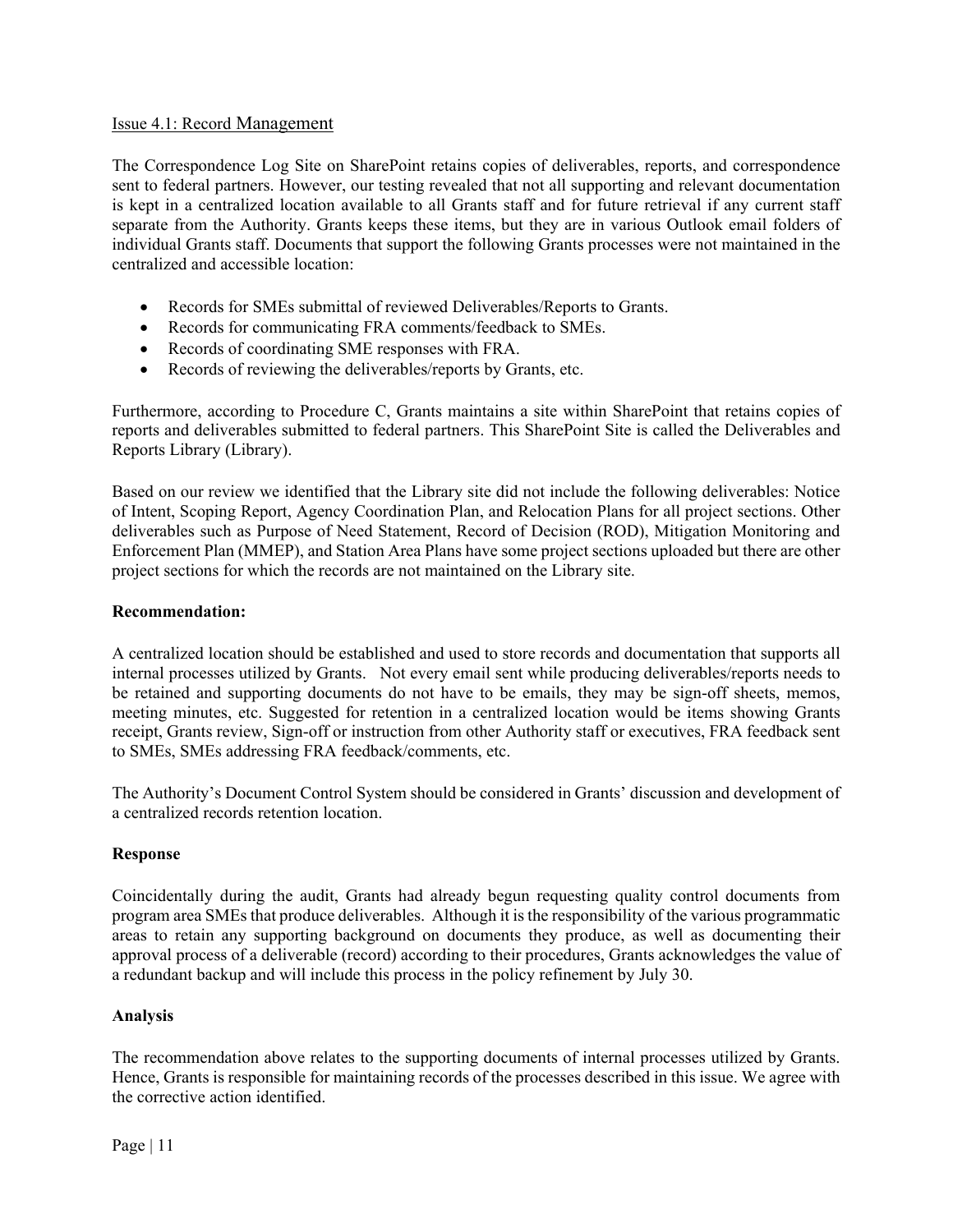Furthermore, the records maintained on the library site should be consistent and all deliverables/reports should be uploaded per Grants' procedures manual.

# **Response**

The Auditor identified that some deliverables were not found in the SharePoint Library. As per Procedure C and POLI-1044, record owners are responsible for retaining and managing documents created within their branch. Some deliverables such as environmental documents, design plans, and detailed schedules are not stored within Grant's SharePoint Library because of their size and/or a requirement for specialized software to store; therefore, Grants is unable to store them in the Grants' SharePoint Library. However, Grants will refine procedures and note that these deliverables as being stored with the record owner.

# **Analysis**

We agree with the corrective action identified.

# 4.2: Tracking FRA Comments

FRA has issued repeated comments on the Program Management Plan and the Annual Work Plan from 2018 to 2020. According to FRA at the time, these comments were not addressed by the Authority, hence the Program Management Plan and Annual Work Plan had been rejected by FRA. However, during the reporting phase of the audit, we were informed that the current Administration approved the 2021 Program Management Plan.

The testing results revealed that records maintained by Grants are not consistent and/or clear. According to the documents provided by Grants, it cannot be identified if or how the Authority has been addressing FRA comments for the selected deliverables (2018-2020 Program Management Plan and Annual Work Plan). Because necessary controls, such as this, for management of deliverables are not in place, the oversight, managing, and monitoring type of activities by Grants may not be fully utilized.

# **Recommendation:**

Grants should maintain clear and consistent records that show the comments/feedback by FRA was addressed by the Authority's relevant branches. These records should also be kept in a centralized location so that they can be easily accessible for Grants staff and other stakeholders.

*Note: During our audit Grants created an electronic file system in SharePoint for us to review FRA feedback/comment coordination between the Authority and FRA for the selected sample. Grants has noted that this file system will be used for future staff to track previous FRA comments/feedback and Grant's responses on deliverables.* 

# **Response**

Grants has developed options for a more visible view of comment tracking for SMEs to use and will refine the procedure and associated storage of the feedback/comments by July 30.

# **Analysis**

We agree with the corrective action identified.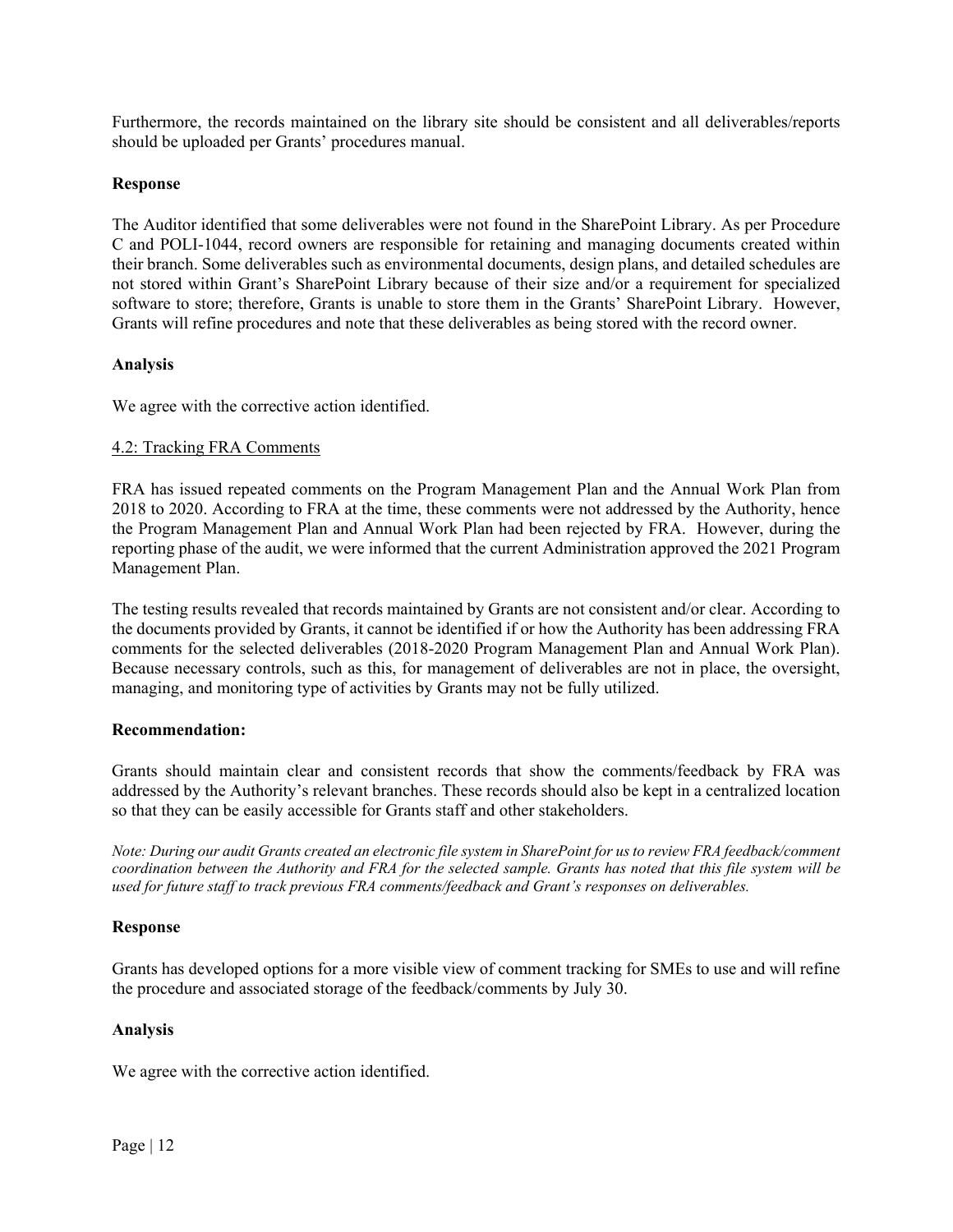

# Memorandum

**DATE:** April 11, 2022

- **TO:** Paula Rivera, Chief Auditor
- **FROM:** Jane Brown, Deputy Director of Legislation

**SUBJECT:** Response to Grants Audit Draft Report

The California High-Speed Rail Authority (Authority) Grants Management Branch appreciates the opportunity to provide a response to the Authority's Audit Office Grant Management Audit (22-01). I was pleased that the audit found that the Authority has necessary internal controls in place and operating, as well as that there are written processes and procedures in place to successfully administer the Grant Management process. The audit noted some areas for improvement: the area of developing a staff transition plan; tracking tools that could be helpful to other Authority personnel; and lastly, improvements in documentation.

The Grants Management Branch appreciates the Auditor's insights and provides the following responses:

# **Issue 1: Lack of Employee Transition Plan Can Lead to an Experience Gap in Grants**

# **Recommendation**

Grants should develop an employee transition plan that will reduce the risk of an experience gap when the contract for their consultants expires.

# **Response**

The Legislative Office (LO) and the Grants Management Branch (Grants) acknowledges the need to complete the employee transition plan to accommodate Grants' expanding workload. The LO and Grants plans to complete an employee transition plan by August 30; in the interim, the consultant contract has been extended to November 30. This extension will allow the current consultants to assist with onboarding new program delivery support consultants.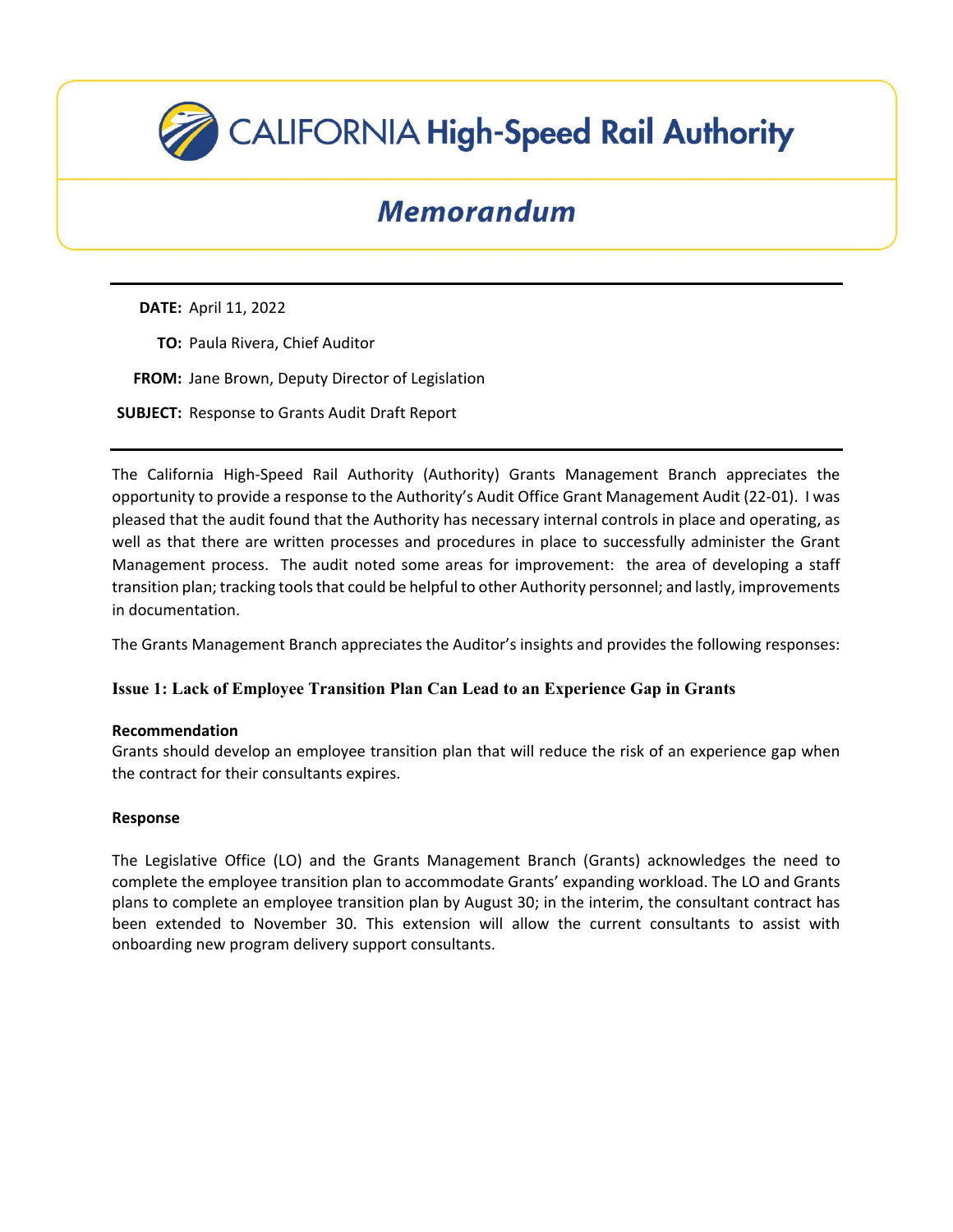# **Issue 2: The Current Grants Processes Do Not Align with Written Policies and Procedures**

#### Issue 2.1: Tracking FRA Deliverables

#### **Recommendation**

Grants should combine the tools. A single tracking tool would be helpful because due dates for the deliverables can be flexible and updating one living document with changing information reduces the opportunity for error caused by revising multiple tools.

Alternatively, Grants should make sure the information on these tracking sources is updated and consistent before sharing them internally within the branch and/or the Authority. Grants should revise their current procedure to reflect that they have multiple tracking tools, so it aligns with their current process of tracking FRA deliverables.

#### **Response**

Grants concurs that current procedures should be updated to reflect the current process Grants uses to track FRA deliverables. Grants plans to complete the refinement of their procedures, addressing this recommendation, by August 30.

#### Issue 2.2: Review Policy and Procedures

#### **Recommendation**

Grants should ensure that all deliverables/reports are reviewed before submitting them to FRA. In addition, Grants should define, adopt, and document the deliverable and report review process so that the Grants Management Policy is consistent with the actual review process and other procedure manuals utilized by Grants.

#### **Response**

Although Grants currently performs various levels of review on all deliverables submitted, Grants was in the process of updating the procedure at the time of the audit and will continue to refine the procedure addressing the auditor's recommendation by August 30.

## **Issue 3: Undocumented Processes**

#### Issue 3.1[:Written Guidance for S](https://californiahigh-speedrailauthoritychsraca.projects.highbond.com/audits/157114/findings/537214)ubject Matter Experts

#### **Recommendation**

Grants should develop and communicate a brief guidance/instruction manual for SMEs that will document processes related to the SME requirements in the deliverable/report submission process and define Grants' expectations for the deliverable/report preparation and submission process. This can be a living document that allows for review and/or updates when necessary.

#### **Response**

Grants reaches out to program directors/SMEs to provide individualized dialogue/guidance specific to each deliverable. It is Grants' methodology to work with the program area staff individually to outline content, review previous comments, and due dates and/or extensions (if necessary) to achieve quality deliverables. This process is effective and productive considering the specificity of each deliverable and how the criteria for each varies.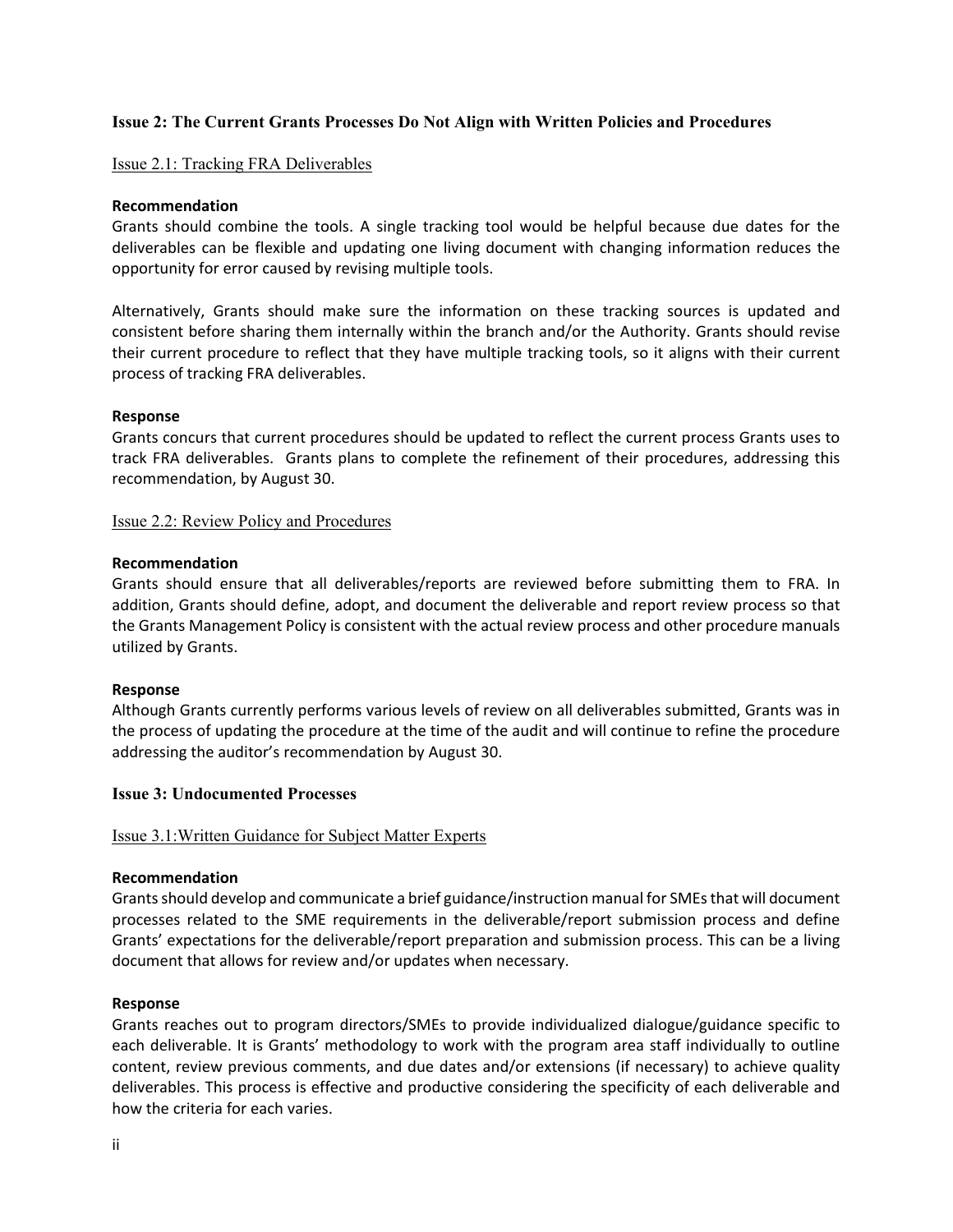To bolster this process, Grants will develop an introductory overview of the process to share with the program directors to share with their SMEs by August 30.

## Issue 3.2: Deliverable/Report Due Dates Extension Requirements

#### **Recommendation**

Grants should write a set of guidelines in their procedures that will assist new staff in figuring out if the due date request from the SMEs requires an extension.

## **Response**

For deliverables that may require extensions, Grants will include clarifying language in the procedures by July 30.

# **Issue 4: Ancillary Records Maintained by Grants are not Consistent, Clear, and/or Centrally Accessible**

## Issue 4.1: Record Management

## **Recommendation**

A centralized location should be established and used to store records and documentation that supports all internal processes utilized by Grants. Not every email sent while producing deliverables/reports needs to be retained and supporting documents do not have to be emails, they may be sign-off sheets, memos, meeting minutes, etc. Suggested for retention in a centralized location would be items showing Grants receipt, Grants review, Sign-off or instruction from other Authority staff or executives, FRA feedback sent to SMEs, SMEs addressing FRA feedback/comments, etc.

The Authority's Document Control System should be considered in Grants' discussion and development of a centralized records retention location.

#### **Response**

Coincidentally during the audit, Grants had already begun requesting quality control documents from program area SMEs that produce deliverables. Although it is the responsibility of the various programmatic areas to retain any supporting background on documents they produce, as well as documenting their approval process of a deliverable (record) according to their procedures, Grants acknowledges the value of a redundant backup and will include this process in the policy refinement by July 30.

#### **Recommendation**

Furthermore, the records maintained on the library site should be consistent and all deliverables/reports should be uploaded per Grants' procedures manual.

#### **Response**

The Auditor identified that some deliverables were not found in the SharePoint Library. As per Procedure C and POLI-1044, record owners are responsible for retaining and managing documents created within their branch. Some deliverables such as environmental documents, design plans, and detailed schedules *are not*stored within Grant's SharePoint Library because of their size and/or a requirement for specialized